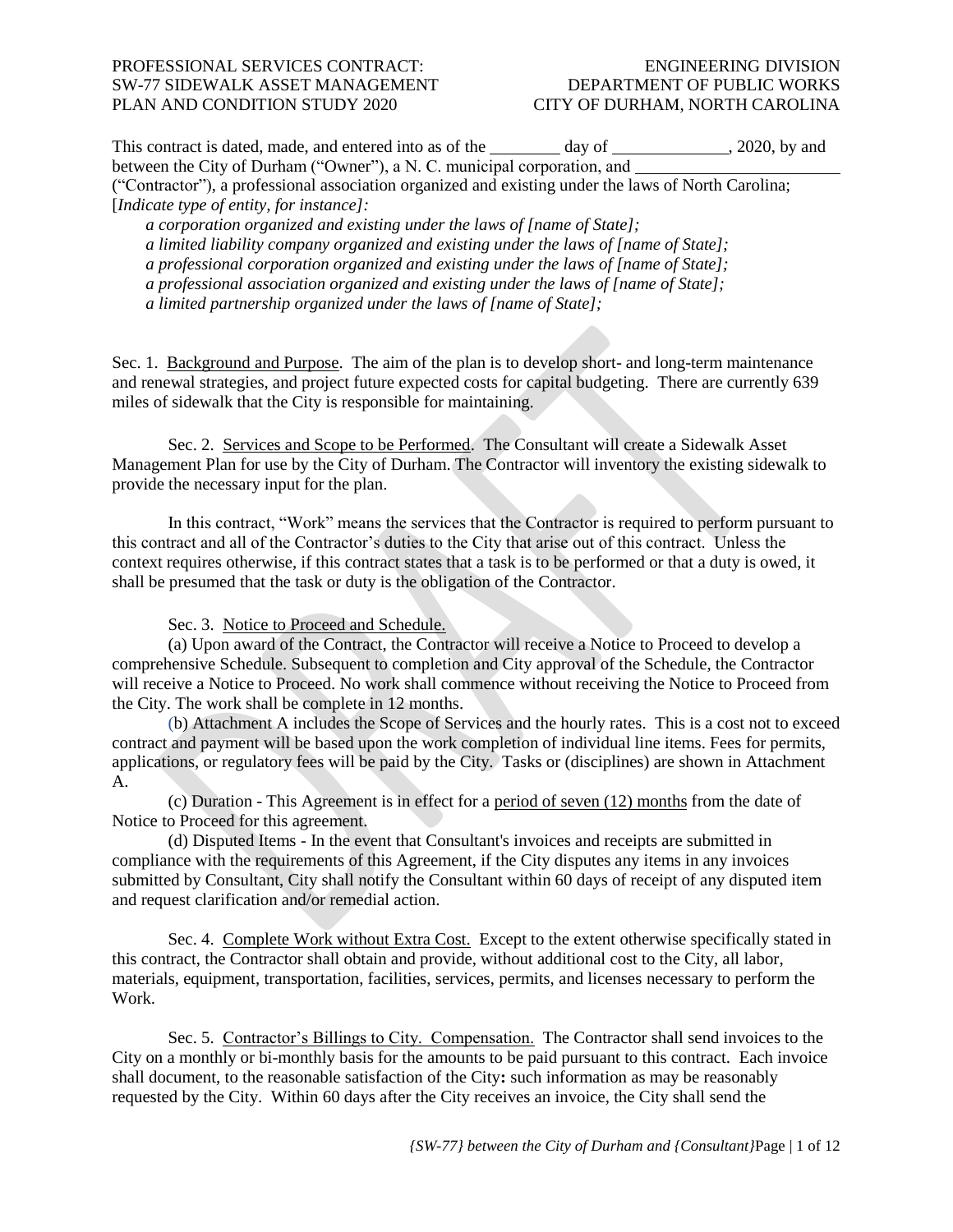Contractor a check in payment for all undisputed amounts contained in the invoice.

(a) The City shall pay the Contractor for the Work completed based on the line items provided in the Fee schedule shown in " " for tasks/milestones below:

(b) The City shall not be obligated to pay the Contractor any payments, fees, expenses, or compensation other than those authorized by this section. The total dollar amount to be paid under this contract by the City to the Contractor shall not exceed \$ .

Sec. 6. Prompt Payment to Subcontractors. (a) Within 7 days of receipt by the Contractor of each payment from the City under this contract, the Contractor shall pay all Subcontractors (which term includes subcontractors and suppliers) based on work completed or service provided under the subcontract. Should any payment to the Subcontractor be delayed by more than 7 days after receipt of payment by the Contractor from the City under this contract, the Contractor shall pay the Subcontractor interest, beginning on the  $8<sup>th</sup>$  day, at the rate of 1% per month or fraction thereof on such unpaid balance as may be due. By appropriate litigation, Subcontractors shall have the right to enforce this subsection (a) directly against the Contractor, but not against the City of Durham.

(b) If the individual assigned to administer this contract for the City (in this section, titled "Prompt Payment to Subcontractors," he or she will be referred to as the "Project Manager") determines that it is appropriate to enforce subsection (a) in this manner, the City may withhold from progress or final payments to the Contractor the sums estimated by the Project Manager to be

(i) the amount of interest due to the Subcontractor under subsection (a), and/or

(ii) the amounts past-due under subsection (a) to the Subcontractor but not exceeding 5% of the payment(s) due from the City to the Contractor.

This subsection (b) does not limit any other rights to withhold payments that the City may have.

(c) Nothing in this section (titled "Prompt Payment to Subcontractors") shall prevent the Contractor at the time of invoicing, application, and certification to the City from withholding invoicing, application, and certification to the City for payment to the Subcontractor for unsatisfactory job progress; defective goods, services, or construction not remedied; disputed work; third-party claims filed or reasonable evidence that such a claim will be filed; failure of the subcontractor to make timely payments for labor, equipment, and materials; damage to the Contractor or another subcontractor; reasonable evidence that the subcontract cannot be completed for the unpaid balance of the subcontract sum; or a reasonable amount for retainage not to exceed 10%.

(d) The Project Manager may require, as a prerequisite to making progress or final payments, that the Contractor provide statements from any Subcontractors designated by the Project Manager regarding the status of their accounts with the Contractor. The statements shall be in such format as the Project Manager reasonably requires, including notarization if so specified.

Sec. 7. Insurance. Contractor agrees to maintain, on a primary basis and at is sole expense, at all times during the life of this Contract the following coverage's and limits. The requirements contained herein, as well as City's review or acceptance of insurance maintained by Contractor is not intended to and shall not in any manner limit or qualify the liabilities or obligations assumed by Contractor under this Contract. All insurance companies must be authorized to do business in North Carolina and have no less than an A VIII rating or better.

- a) Commercial General Liability Combined single limit of no less than \$1,000,000 each occurrence and \$2,000,000 aggregate. Coverage shall not contain any endorsement(s) excluding nor limiting Product/Completed Operations, Contractual Liability or Cross Liability.
- b) Automobile Liability Limits of no less than \$1,000,000 Combined Single Limit. Coverage shall include liability for Owned, Non-Owned and Hired automobiles. In the event Contractor does not own automobiles, Contractor agrees to maintain coverage for Hired and Non-Owned Auto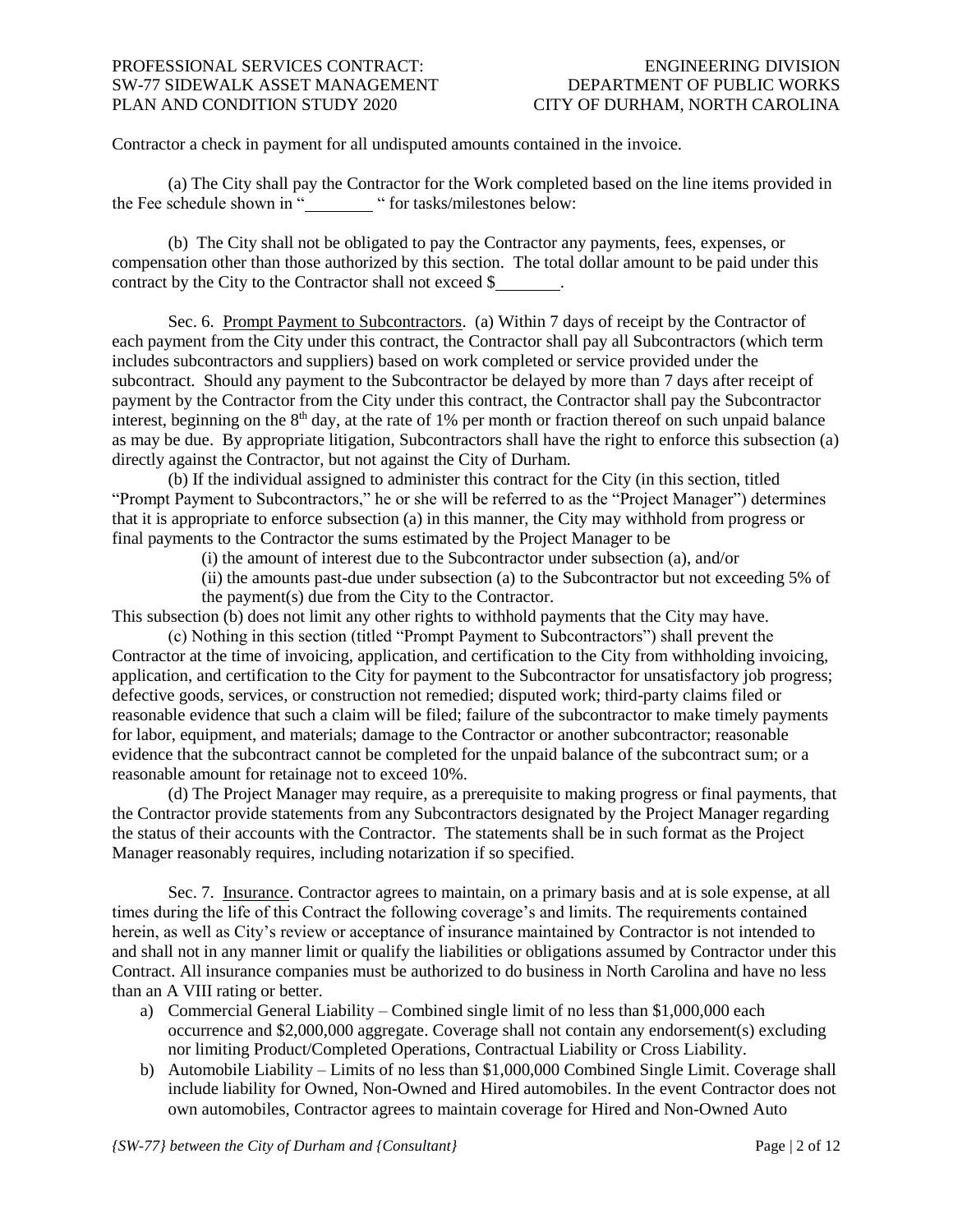Liability, which may be satisfied by way of endorsement to the Commercial General Liability policy or separate Auto Liability policy. Automobile coverage is only necessary if vehicles are used in the provision of services under this Contract and/or are brought on a City of Durham site

- c) Workers' Compensation & Employers Liability Contractor agrees to maintain Worker's Compensation Insurance in accordance with North Carolina General Statute Chapter 97 and with limits of no less than \$1,000,000 each accident, each employee and policy limit.
- d) Umbrella or Excess Liability Contractor may satisfy the minimum liability limits required above under an Umbrella or Excess Liability policy. There is no minimum Per Occurrence limit of liability under the Umbrella or Excess Liability, however, the Annual Aggregate limits shall not be less than the highest 'Each Occurrence' limit for required policies. Contractor agrees to endorse City of Durham as an 'Additional Insured' on the Umbrella or Excess Liability, unless the Certificate of Insurance states the Umbrella or Excess Liability provides coverage on a 'Follow-Form' basis.
- e) Professional Liability Contractor agrees to maintain Professional Liability Insurance with limits no less than \$1,000,000, covering claims arising out of professional architect, engineers and surveyors services performed in connection with this contract.
- f) Additional Insured Contractor agrees to endorse the City as an Additional Insured on the Commercial General Liability. The Additional Insured shall read 'City of Durham as its interest may appear'.
- g) Certificate of Insurance Contractor agrees to provide City of Durham a Certificate of Insurance evidencing that all coverage's, limits and endorsements required herein are maintained and in full force and effect, and Certificates of Insurance shall provide a minimum thirty (30) day endeavor to notify, when available, by Contractor's insurer. If Contractor receives a non-renewal or cancellation notice from an insurance carrier affording coverage required herein, or receives notice that coverage no longer complies with the insurance requirements herein, Contractor agrees to notify the City within five (5) business days with a copy of the non-renewal or cancellation notice, or written specifics as to which coverage is no longer in compliance.

The Certificate Holder address should read: City of Durham Public Works Dept./Contract Mgmt. 101 City Hall Plaza, Ste. 3100 Durham, NC 27701

Sec. 8. Performance of Work by City. If the Contractor fails to perform the Work in accordance with the schedule referred to in section two above, the City may, in its discretion, in order to bring the project closer to the schedule, perform or cause to be performed some or all of the Work, and doing so shall not waive any of the City's rights and remedies. Before doing so, the City shall give the Contractor notice of its intention. The Contractor shall reimburse the City for additional costs incurred by the City in exercising its right to perform or cause to be performed some or all of the Work pursuant to this section.

Sec. 9. Exhibits. The following exhibits are made a part of this contract:

{Example "Attachment A, Scope & Fees"}

In case of conflict between an exhibit and the text of this contract excluding the exhibit, the text of this contract shall control.

Sec. 10. Notice. (a) In General. This subsection (a) pertains to all notices related to or asserting default, breach of contract, claim for damages, suspension or termination of performance, suspension or termination of contract, and extension or renewal of the term. All such notices must be in writing and made by personal delivery, UPS, Federal Express, a designated delivery service authorized pursuant to 26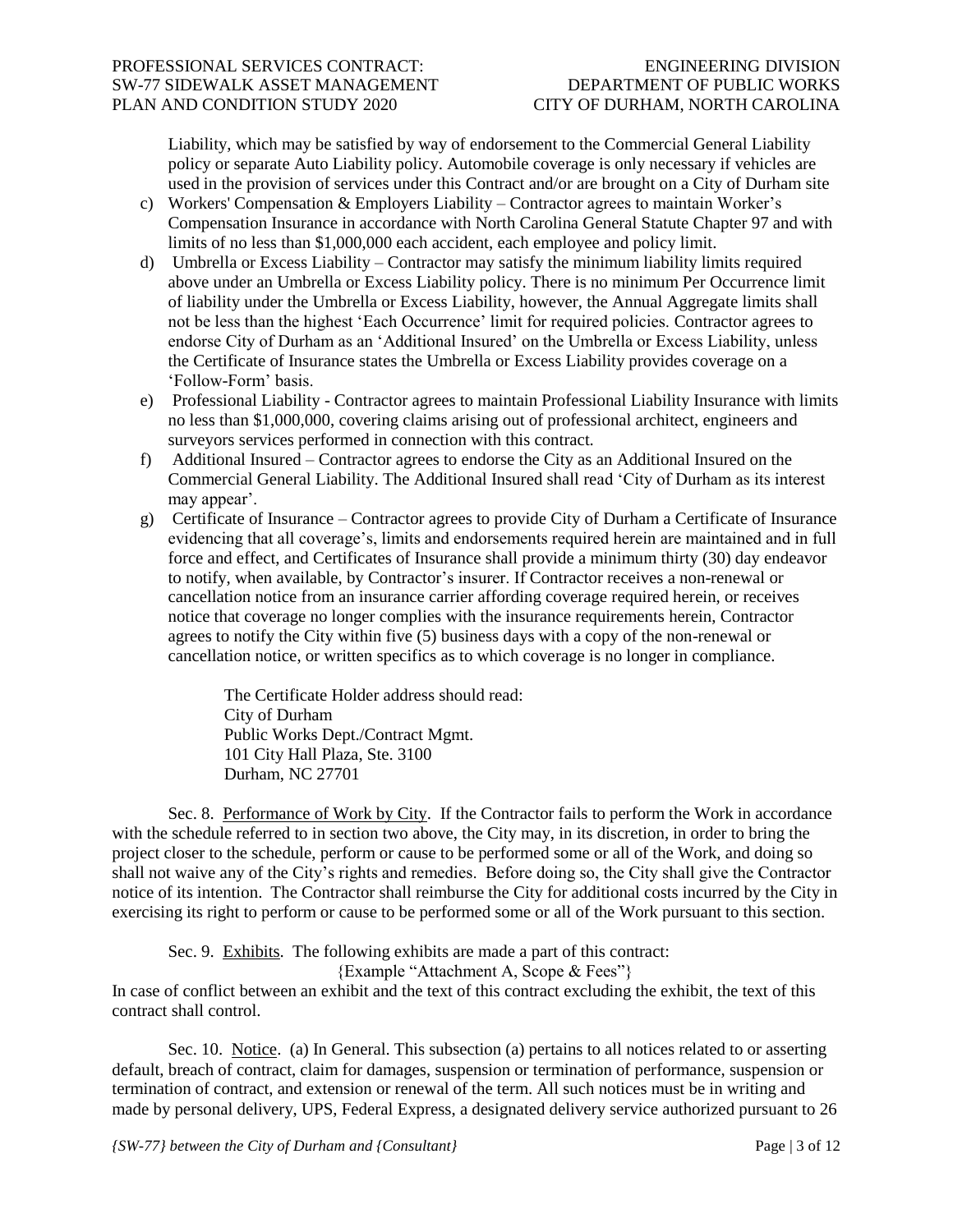U.S.C. 7502(f)(2), or certified United States mail, return receipt requested; in addition, subsection (b) must also be complied with.

(b) Additional Notice by Fax or Email. In addition to complying with subsection (a), the party giving notice or other communication shall also send it by fax or email if the other party has provided a valid, working fax number or email address.

(c) When Notice Period Is Less than 9 Days. If a required notice period is less than 9 days, the party shall also make reasonable attempts, before or promptly after giving written notice under subsections (a) and (b), to use a telephone to orally communicate the substance of the contents of the written notice. Communicating the substance of the contents by an in-person conversation will satisfy the preceding sentence.

(d) Change of Address; Discovery of Invalid Fax Number or Email Address. A change of address, fax number, email address, telephone number, or person to receive notice may be made by either party by notice given to the other party. At any time that a party discovers that the other party has provided it a fax number or email address that is not valid, the discovering party shall provide notice of the discovery to the other party, so that it can substitute a valid fax number or email address.

(e) Date Notice Deemed Given. If a notice is sent by United States mail, it is deemed complete upon actual delivery or on the third day following the day on which it is deposited with the United States Postal Service, whichever occurs first. Notice is deemed given when both subsection (a) and subsection (b) have been complied with.

(f) When Undeliverable Notice Is Deemed Sent. If a notice is undeliverable because the address or other information provided to the sender by the other party is incorrect, incomplete, or out of date, the notice will be deemed sent on the date that the sender attempts to deliver by fax or email, or the date it places the notice in the custody of UPS, Federal Express, a designated delivery service authorized pursuant to 26 U.S.C. 7502(f)(2), or the U. S. Postal Service for certified United States mail, return receipt requested. If a fax is not received because the recipient's fax number is busy on three attempts to fax that are at least ten minutes apart during a 4-hour period, the fax will be deemed undeliverable.

(g) Addresses. Subject to change pursuant to subsection (d), the addresses for these notices, are:

To the City of Durham (Owner): Attn: Bayan Alzubi Public Works Department 101 City Hall Plaza Durham, North Carolina 27701 Phone: (919) 560-4326 x.30296 Bayan.Alzubi@DurhamNC.gov

To the Contractor: Company Name Attn: Address AddressPhone No. Email:

Sec. 11. Indemnification applicable to professional agreements.

(a) (Definitions). These definitions apply to this Section unless otherwise stated. Contractor – the design professional that is a party to this contract.

Defend – to pay for or furnish counsel at the expense of the Contractor to defend any of the Indemnitees against claims alleged or brought against any of the Indemnitees by a third party alleged or brought in any court or other tribunal, including forms of alternative dispute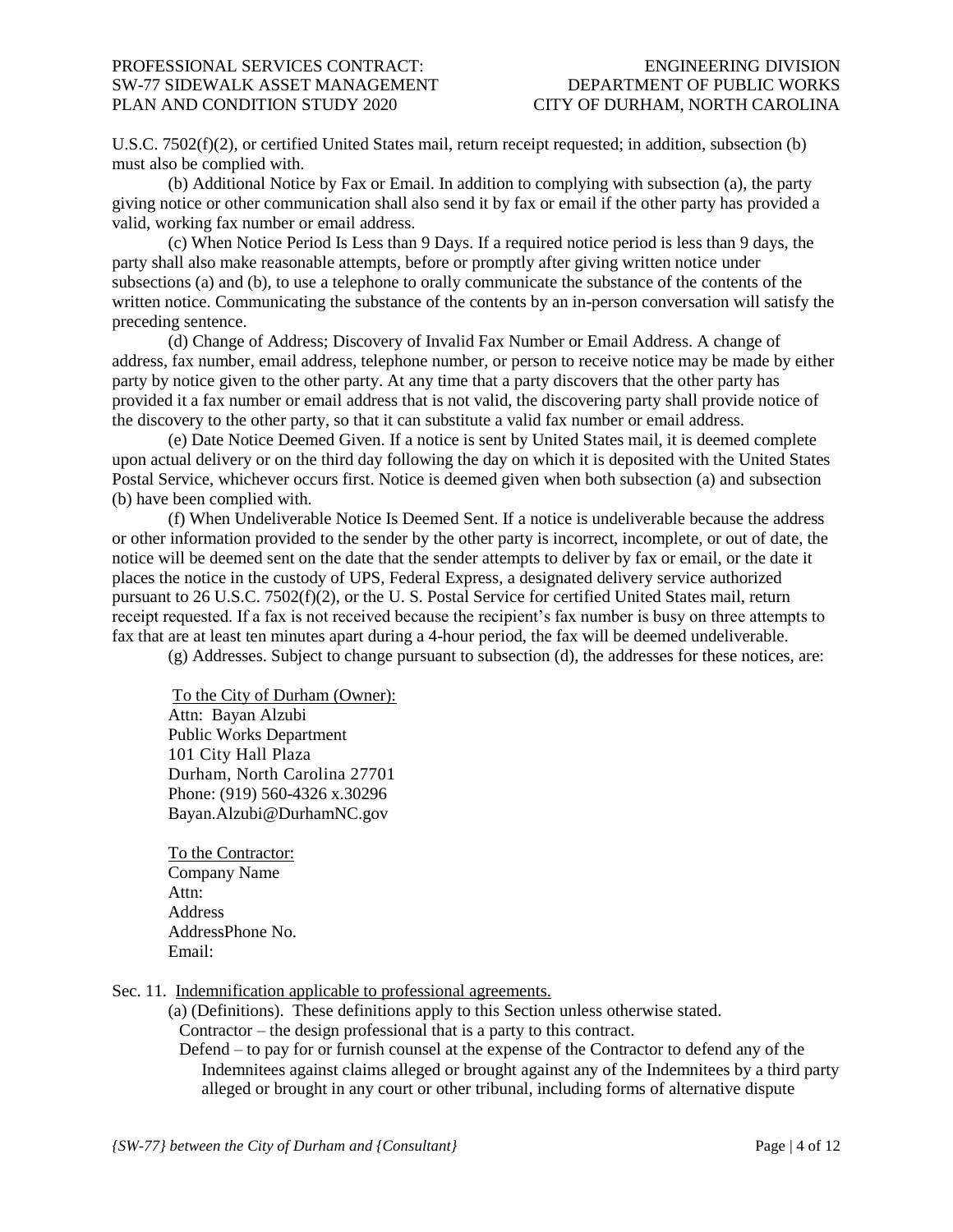resolution required by law or contract, before the court or tribunal has reached a final determination of fault.

- Derivative parties -- with respect to a party, any of that party's subcontractors, agents, employees, or other persons or entities for which the party may be liable or responsible as a result of any statutory, tort, or contractual duty.
- Design professional -- a person or entity who is licensed under and provides professional services regulated by Chapters 83A, 89A, 89C, 89E, or 89F of the N. C. General Statutes.
- Design professional agreement -- any promise or agreement in, or in connection with, a contract or agreement with a design professional to provide design professional services.
- Design professional services -- a service or work performed by a design professional for which licensure is required under Chapters 83A, 89A, 89C, 89E, or 89F of the N. C. General Statutes.
- Fault a breach of contract; negligent, reckless, or intentional act or omission constituting a tort under applicable statutes or common law; or violations of applicable statutes or regulations.
- Indemnitees -- City and its officers, officials, independent contractors, agents, and employees, excluding the Contractor.
- Subcontractor any person or entity, of any tier, providing labor or material through the Contractor for use on the project at issue in the applicable design professional agreement.

(b) (Standard Indemnification). (i) The Contractor shall defend, indemnify, and hold harmless Indemnitees from and against all Charges that arise in any manner from, in connection with, or out of this contract as a result of acts or omissions of the Contractor or its derivative parties. In performing its duties under this subsection "i," the Contractor shall at its sole expense defend Indemnitees with legal counsel reasonably acceptable to City. (ii) "Charges" means claims, judgments, costs, damages, losses, demands, liabilities, duties, obligations, fines, penalties, royalties, settlements, and expenses. Included without limitation within "Charges" are (1) interest and reasonable attorney's fees assessed as part of any such item, and (2) amounts for alleged violations of sedimentation pollution, erosion control, pollution, or other environmental laws, regulations, ordinances, rules, or orders -- including but not limited to any such alleged violation that arises out of the handling, transportation, deposit, or delivery of the items that are the subject of this contract.

(c) (Restriction regarding Indemnitees' Negligence). This contract shall not require the Contractor to indemnify or hold harmless Indemnitees against liability for damages arising out of bodily injury to persons or damage to property proximately caused by or resulting from the negligence, in whole or in part, of Indemnitees.

(d) (Restriction regarding Fault). Nothing in this contract requires the Contractor to indemnify or hold harmless Indemnitees or any other person or entity against losses, damages, or expenses unless the fault of the Contractor or its derivative parties is a proximate cause of the loss, damage, or expense indemnified.

(e) (Restriction regarding Negligence). Nothing in this contract requires the Contractor to defend Indemnitees or any other person or entity against liability or claims for damages, or expenses, including attorney's fees, proximately caused or alleged caused by the professional negligence, in whole or in part of the Contractor, the City, or their derivative parties, whether the claim is alleged or brought in tort or contract.

(f) (Liability when at Fault). It is agreed without limitation that nothing in this contract shall be interpreted to exclude from any indemnity or hold harmless provisions enforceable under subsection (c) and (d) any attorneys' fees, litigation or arbitration expenses, or court costs actually incurred by the City to defend against third party claims alleged in any court, tribunal, or alternative dispute resolution procedure required of the City by law or by contract, if the fault of the Contractor or its derivative parties is a proximate cause of the attorney's fees litigation or arbitration expenses, or court costs to be indemnified.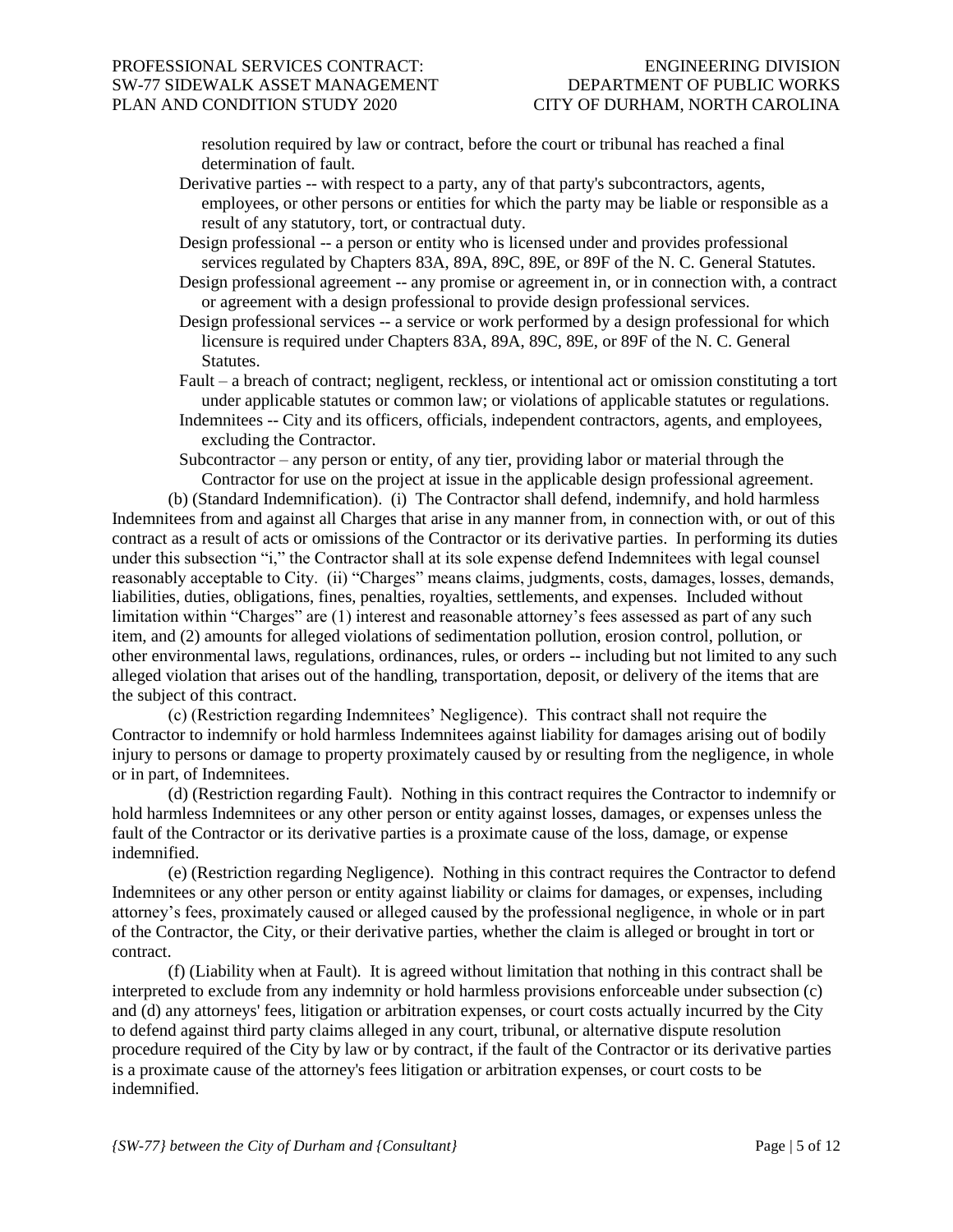(g) (Insurance contracts and Bonds) This Section does not affect an insurance contract, workers' compensation, or any other agreement issued by an insurer; and those subsections do not apply to lien or bond claims asserted under Chapter 44A of the N.C. General Statutes.

(h) (Other Provisions) When this Section or any subsection or combination of subsections of this Section applies, it apples to every provision in this contract outside of this Section that would require the Contractor to indemnify, hold harmless, or defend Indemnitees regardless of whether the section in question is titled "indemnification," "warranty," or otherwise.

(j) (Survival) This Section shall remain in force despite termination of this contract (whether by expiration of the term or otherwise) and termination of the services of the Contractor under this contract.

(k) (Compliance with law). It is agreed that this Section shall be applied to the maximum extent allowed by law and limited only as necessary to comply with N.C.G.S. § 22B-1.

Sec. 12. Trade Secrets; Confidentiality. The request for proposals (RFQ) section titled "Trade Secrets and Confidentiality" shall apply to any Trade Secrets disclosed to the City during the process leading to the parties' entering into this Contract (including all of the Contractor's responses to the RFP). This section (titled "Trade Secrets; Confidentiality") shall remain in force despite termination of this contract (whether by expiration of the term or otherwise) and termination of the services of the Contractor under this contract. For purposes of this contract, the word "candidate" in the RFP section just cited shall mean the "Contractor."

Sec. 13. Termination for Convenience ("TFC"). (a) *Procedure.* Without limiting any party's right to terminate for breach, the parties agree that the City may, without cause, and in its discretion, terminate this contract for convenience by giving the Contractor written notice that refers to this section. TFC shall be effective at the time indicated in the notice. (b) *Obligations*. Upon TFC, all obligations that are still executory on both sides are discharged except that any right based on prior breach or performance survives, and the indemnification provisions and the section of this contract titled Trade Secrets and confidentiality, if any, shall remain in force. At the time of TFC or as soon afterwards as is practical, the Contractor shall give the City all Work, including partly completed Work. In case of TFC, the Contractor shall follow the City's instructions as to which subcontracts to terminate. (c) *Payment*. The City shall pay the Contractor an equitable amount for the costs and charges that accrue because of the City's decisions with respect to the subcontracts, but excluding profit for the Contractor. Within 20 days after TFC, the City shall pay the Contractor one hundred dollars as a TFC fee and shall pay the Contractor for all Work performed except to the extent previously paid for. Work shall be paid for in accordance with the method (unit prices, hourly fees, etc.) to be used for payment had the Work been completed except to the extent it would be inequitable to either party, and if Work was to be paid for on a lump-sum basis, the City shall pay the part of the lump sum that reflects the percentage of completion attained for that Work. The Contractor shall not be entitled to any payment because of TFC except as stated in this section, whether on the basis of overhead, profit, damages, other economic loss, or otherwise.

## Sec. 14. State Law Provisions.

E-Verify Requirements. (a) If this contract is awarded pursuant to North Carolina General Statutes (NCGS)  $143-129 - (i)$  the contractor represents and covenants that the contractor and its subcontractors comply with the requirements of Article 2 of Chapter 64 of the NCGS; (ii) the words "contractor," "contractor's subcontractors," and "comply" as used in this subsection (a) shall have the meanings intended by NCGS 143-129(j); and (iii) the City is relying on this subsection (a) in entering into this contract. (b) If this contract is subject to NCGS 143-133.3, the contractor and its subcontractors shall comply with the requirements of Article 2 of Chapter 64 of the NCGS.

Sec. 15. Ownership of Work Products.

(a) The Contractor hereby assigns to the City, without reservation, all copyrights in all Project-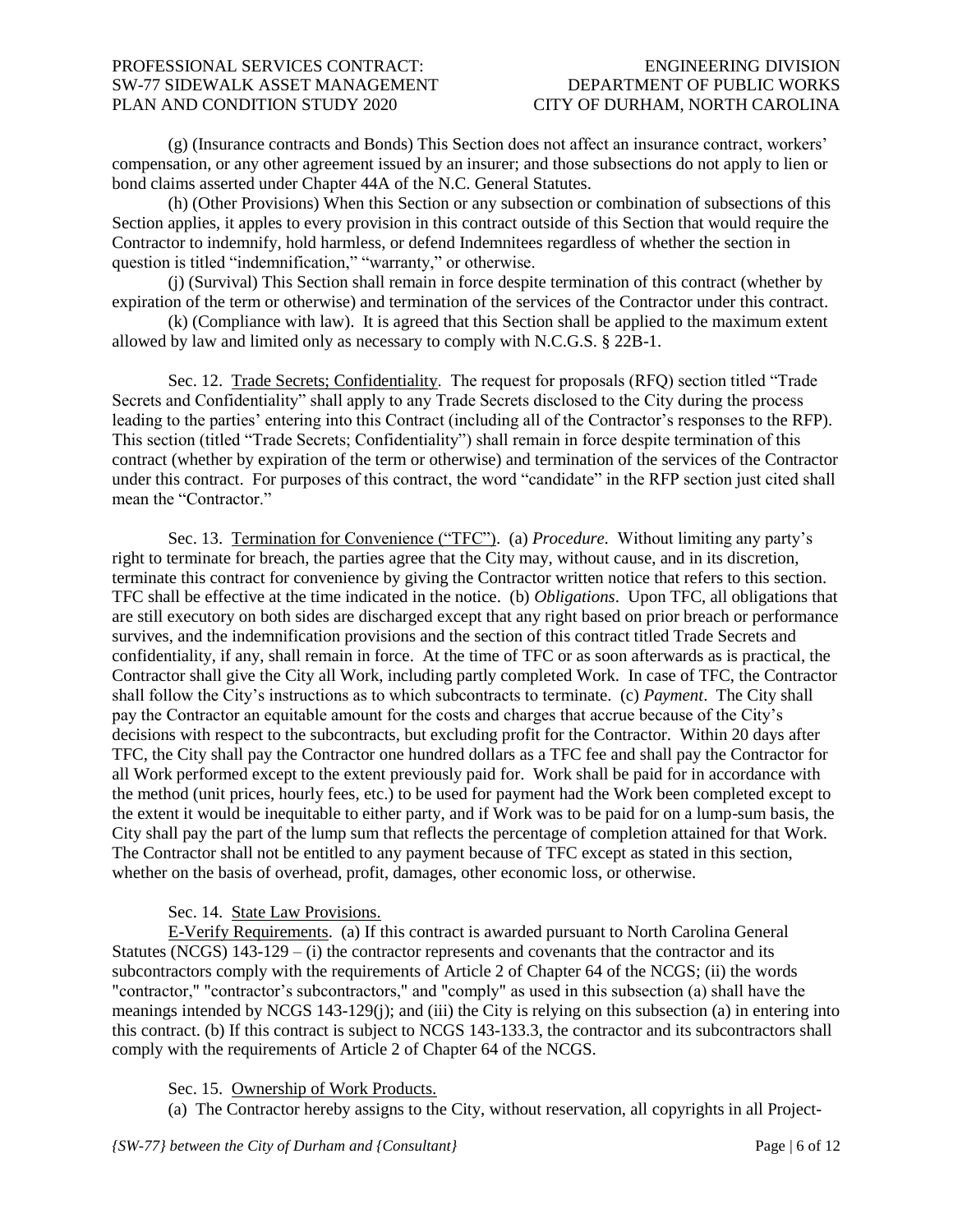related documents, models, photographs, and other expression created by the Contractor. Among those documents are certain "Work Product," including the design drawings and the Construction Documents. The City's obligation to pay the Contractor is expressly conditioned upon the Contractor's obtaining a valid written comprehensive assignment of copyrights from its consultants in terms identical to those that obligate the Contractor to the City as expressed in this subsection, which copyrights the Contractor, in turn, hereby assigns to the City. The City, in return, hereby grants the Contractor and its subcontractors and subconsultants a revocable, nonexclusive license to reproduce the documents for purposes relating directly to the Contractor's performance of its obligations under this Agreement for the Contractor's archival records, and for the Contractor's reproduction of drawings and photographs in the Contractor's marketing materials. This nonexclusive license shall terminate automatically upon the occurrence of either a breach of this Agreement by the Contractor or the accused commission by the Contractor of a tort or a crime affecting the City or the project or upon termination of this Agreement. This nonexclusive license is granted to the contractor alone and shall not be assigned by the Contractor to any other person or entity, except that the non-exclusive license granted in this Agreement to the Contractor for purposes of the Contractor's performance hereunder may be sub-licensed to the Contractor's subcontractors or subconsultants (with the same limitations). Subject to the foregoing, this nonexclusive license shall terminate automatically upon a Consultant's assignment of this nonexclusive license to another or its attempt to do so.

(b) To the extent that liability arises from misuse of the Work Product by the City or another consultant or designer, the Contractor shall not be responsible for that misuse. If the City uses the Work Products for purposes including additions to and modifications of the project, and for other projects, the City shall indemnify the Contractor for losses, including reasonable attorneys' fees, suffered by the Contractor as a result of the use of the design and these documents for such other purposes. If these documents are used for other purposes, the City shall see that they are modified (i) to indicate that the Contractor did not prepare them for such other purposes and is not responsible for their use in connection with such other purposes and (ii) to delete the Contractor's name and seal from the documents (where permitted or required by law).

(c) Except for the licenses granted in this Section 15, no other license or right shall be deemed granted or implied under this Agreement. No other project-related data, expression, or documents may be reproduced by the Contractor or its subcontractors or subconsultants for any other purposes without the express written permission of the City.

(d) If the City subsequently reproduces project-related documents or creates a derivative work based upon project-related documents created by the Contractor, the City shall (where permitted or required by law) remove or completely obliterate the original professional's seals, logos, and other indications on the documents of the identity of the Contractor and its subcontractors or subconsultants.

Sec. 16. Standard of Care. The standard of care for all professional engineering and related services performed or furnished by Contractor under this Agreement will be the care and skill ordinarily used by members of the subject profession practicing on similar projects whether such projects can be found locally, regionally or nationally. Subject to the foregoing standard of care, Contractor and its consultants may use or rely upon design elements and information ordinarily or customarily furnished by others, including, but not limited to, specialty contractors, manufacturers, suppliers, and the publishers of technical standards. The Contactor warrants the accuracy of Contractor's representations made to City as to Contractor's qualifications and experience during the process in which the City selected the Contractor. The Contractor represents that it is registered, licensed, and authorized to practice engineering in North Carolina.

Sec. 17. Dispute Resolution and Compensation for Contractor's Errors.

(a) Dispute Resolution -- The City and Contractor agree to negotiate each dispute between them in good faith during the 30 days after providing the other party with a notice of dispute. If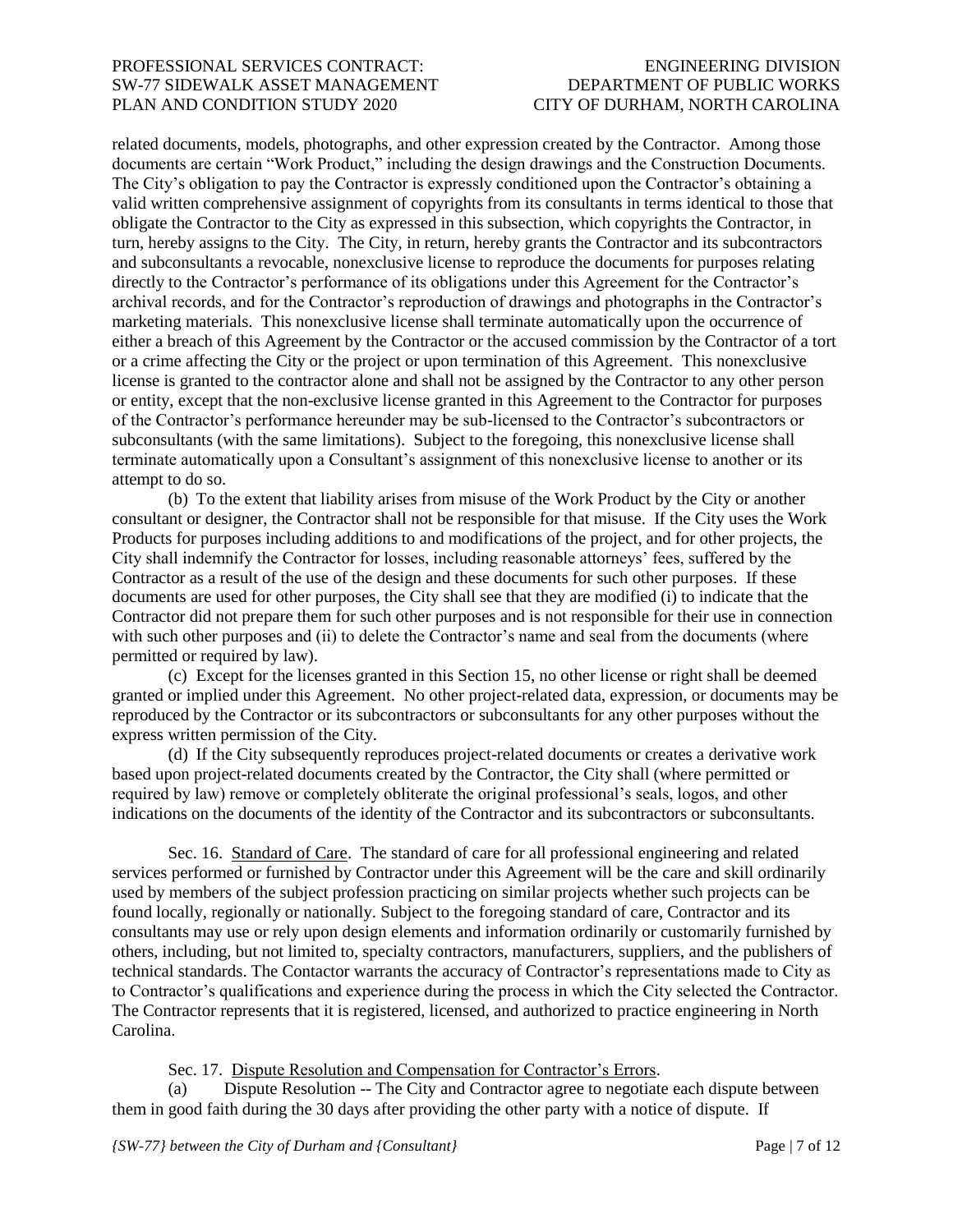negotiations are unsuccessful in resolving the dispute, then the City and Contractor may agree to mediation. If mediation is used and is unsuccessful, then the parties may exercise their rights at law. If, however, such dispute arises after the City has engaged a general contractor for construction work and during the construction administration phase, if any, the City and Contractor may avail themselves of the dispute resolution process adopted by the State Building Commission pursuant to G.S. § 143-135.26(11) and G.S. § 143-128(f1).

(b) Compensation for Contractor Design Errors -- If (i) the Contractor creates plans or specifications containing an error that causes actual construction of a portion of the work that needs to be changed solely because of the Contractor's error, and, (ii) the City elects to apply this Section 17(b), the Contractor shall pay the City all costs of correcting the error, including an amount to compensate the City for time spent by City's employees because of the error without regard to what other services those employees might have done for the City had the error not occurred.

(i) (Unforeseen Conditions) An error shall not be grounds for payment under this Section 17(b) if the error occurred because of physical conditions were:

not in fact known to the Contractor,

not in fact known to the Contractor's consultants,

not readily apparent to the Contractor, and

not readily apparent to the Contractor's consultants.

(ii) (Cost of Employees' Time) The cost of the employees' time will be calculated as follows: the time spent by any salaried employee of the City because of the error shall be compensated at an hourly rate equal to the employee's gross salary (using standards to determine gross salary for federal income tax purposes) during the applicable fiscal year of the City divided by the number of hours worked by that employee for the City during that fiscal year.

(iii) (Limits on Double Payments) If this Section 17(b) is applied to compensate the City for an error, the Contractor shall not owe the City any other compensation to remove the erroneously built work and replace it with correct work. However, the payment of such compensation or the application of this Section 17(b) shall not affect liability to the Contractor for personal injury or damage to property. (In the preceding sentence, "damage to property" excludes the damage suffered by the City for the cost of replacing the erroneously installed work for which this paragraph provides compensation, but it includes all other general, special, consequential, or other kinds of damage resulting from the error.)

(iv) (Limit on Use of Payment against Contractor) A payment by the Contractor pursuant to this Section 17(b) shall be considered a compromise, and the City shall not introduce the fact of the payment in any legal action or proceeding except to the extent that compromises are admissible.

(v) (Nonpayment Hereunder Not to Prevent Other Claims) If this Section 17(b) is not applied by the City so as to compensate the City for an error, this Section 17(b) shall not be used to construe this Agreement so as to reduce any remedy that is available to the City because of that error. For example, to the extent an error is not compensated for because of the amount exceeds the insurance deductible, the City will not be deemed to have waived a claim for any damages arising from the error.

### Sec. 18. Miscellaneous

(a) Choice of Law and Forum; Service of Process. (i) This contract shall be deemed made in Durham County, North Carolina. This contract shall be governed by and construed in accordance with the law of North Carolina. The exclusive forum and venue for all actions arising out of this contract shall be the North Carolina General Court of Justice, in Durham County. Such actions shall neither be commenced in nor removed to federal court. This subsection (a) shall not apply to subsequent actions to enforce a judgment entered in actions heard pursuant to this subsection. (ii) If the Contractor is not a natural person (for instance, the Contractor is a corporation or limited liability company), this subsection (ii) applies. "Agent for Service of Process" means every person now or hereafter appointed by the Contractor to be served or to accept service of process in any State of the United States. Without excluding any other method of service authorized by law, the Contractor agrees that every Agent for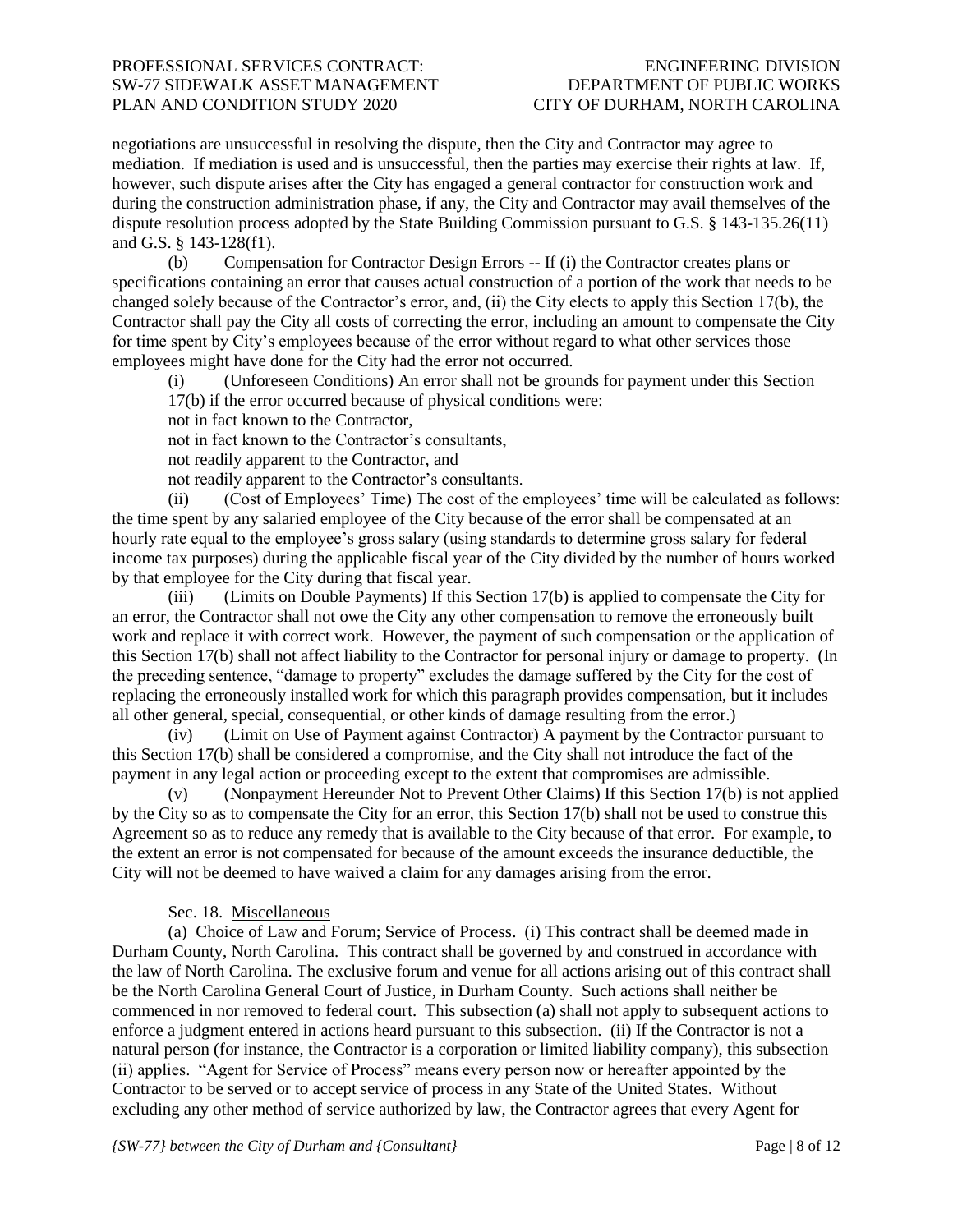Service of Process is designated as its non-exclusive agent for service of process, summons, and complaint. The Contractor will instruct each Agent for Service of Process that after such agent receives the process, summons, or complaint, such agent shall promptly send it to the Contractor. This subsection (ii) does not apply while the Contractor maintains a registered agent in North Carolina with the office of the N. C. Secretary of State and such registered agent can be found with due diligence at the registered office.

(b) Waiver. No action or failure to act by the City shall constitute a waiver of any of its rights or remedies that arise out of this contract, nor shall such action or failure to act constitute approval of or acquiescence in a breach thereunder, except as may be specifically agreed in writing.

(c) Performance of Government Functions. Nothing contained in this contract shall be deemed or construed so as to in any way estop, limit, or impair the City from exercising or performing any regulatory, policing, legislative, governmental, or other powers or functions.

(d) Severability. If any provision of this contract shall be unenforceable, the remainder of this contract shall be enforceable to the extent permitted by law.

(e) Assignment. Successors and Assigns. Without the City's written consent, the Contractor shall not assign (which includes to delegate) any of its rights (including the right to payment) or duties that arise out of this contract. The City Manager may consent to an assignment without action by the City Council. Unless the City otherwise agrees in writing, the Contractor and all assignees shall be subject to all of the City's defenses and shall be liable for all of the Contractor's duties that arise out of this contract and all of the City's claims that arise out of this contract. Without granting the Contractor the right to assign, it is agreed that the duties of the Contractor that arise out of this contract shall be binding upon it and its heirs, personal representatives, successors, and assigns.

(f) Compliance with Law. In performing all of the Work, the Contractor shall comply with all applicable law.

(g) Notice of City Policy. THE CITY OPPOSES DISCRIMINATION ON THE BASIS OF RACE AND SEX AND URGES ALL OF ITS CONTRACTORS TO PROVIDE A FAIR OPPORTUNITY FOR MINORITIES AND WOMEN TO PARTICIPATE IN THEIR WORK FORCE AND AS SUBCONTRACTORS AND VENDORS UNDER CITY CONTRACTS.

(h) EBOP. The Contractor shall comply with all applicable provisions of Article III of Chapter 18 of the Durham City Code (Equal Business Opportunities Ordinance), as amended from time to time. The failure of the Contractor to comply with that article shall be a material breach of contract which may result in the rescission or termination of this contract and/or other appropriate remedies in accordance with the provisions of that article, this contract, and State law. The Participation Plan submitted in accordance with that article is binding on the Contractor. Section 18-59(f) of that article provides, in part, "If the City Manager determines that the Contractor has failed to comply with the provisions of the Contract, the City Manager shall notify the Contractor in writing of the deficiencies. The Contractor shall have 14 days, or such time as specified in the Contract, to cure the deficiencies or establish that there are no deficiencies." It is stipulated and agreed that those two quoted sentences apply only to the Contractor's alleged violations of its obligations under Article III of Chapter 18 and not to the Contractor's alleged violations of other obligations.

(i) No Third Party Rights Created. This contract is intended for the benefit of the City and the Contractor and not any other person.

(j) Principles of Interpretation and Definitions. (1) The singular includes the plural and the plural the singular. The pronouns "it" and "its" include the masculine and feminine. References to statutes or regulations include all statutory or regulatory provisions consolidating, amending, or replacing the statute or regulation. References to contracts and agreements shall be deemed to include all amendments to them. The words "include," "including," etc. mean include, including, etc. without limitation. (2) References to a "Section" or "section" shall mean a section of this contract. (3) "Contract" and "Agreement," whether or not capitalized, refer to this instrument. (4) "Duties" includes obligations. (5) The word "person" includes natural persons, firms, companies, associations, partnerships, trusts,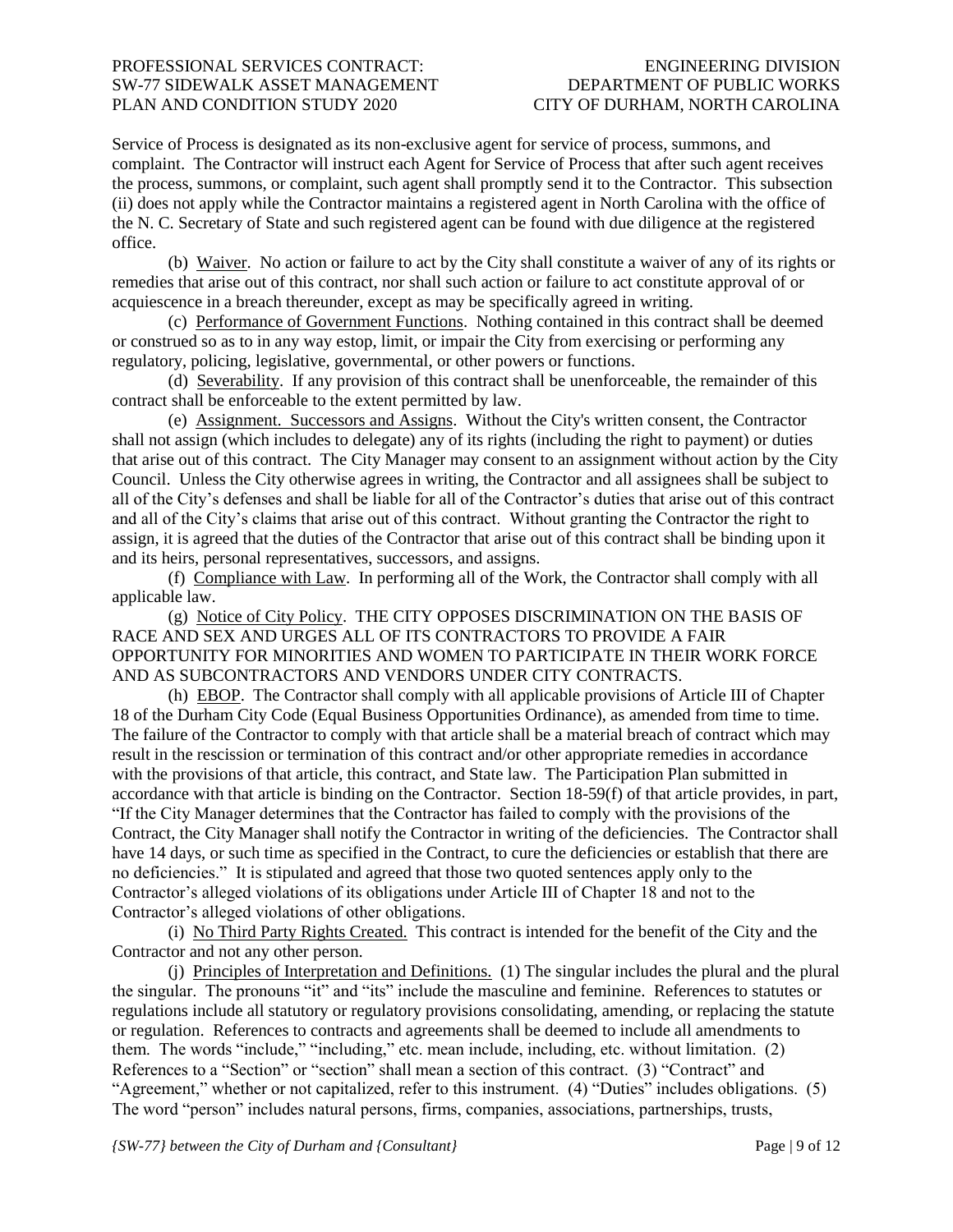corporations, governmental agencies and units, and other legal entities. (6) The word "shall" is mandatory. (7) The word "day" means calendar day. (8) The word "Work" is defined in Section 2. (9) A definition in this contract will not apply to the extent the context requires otherwise.

(k) Modifications. Entire Agreement. A modification of this contract is not valid unless signed by both parties and otherwise in accordance with requirements of law. Further, a modification is not enforceable against the City unless it is signed by the City Manager, a deputy or assistant City Manager, or, in limited circumstances, a City department director. This contract contains the entire agreement between the parties pertaining to the subject matter of this contract. With respect to that subject matter, there are no promises, agreements, conditions, inducements, warranties, or understandings, written or oral, expressed or implied, between the parties, other than as set forth or referenced in this contract.

(l) City's Manager's Authority. To the extent, if any, the City has the power to suspend or terminate this contract or the Contractor's services under this contract, that power may be exercised by City Manager or a deputy or assistant City Manager without City Council action.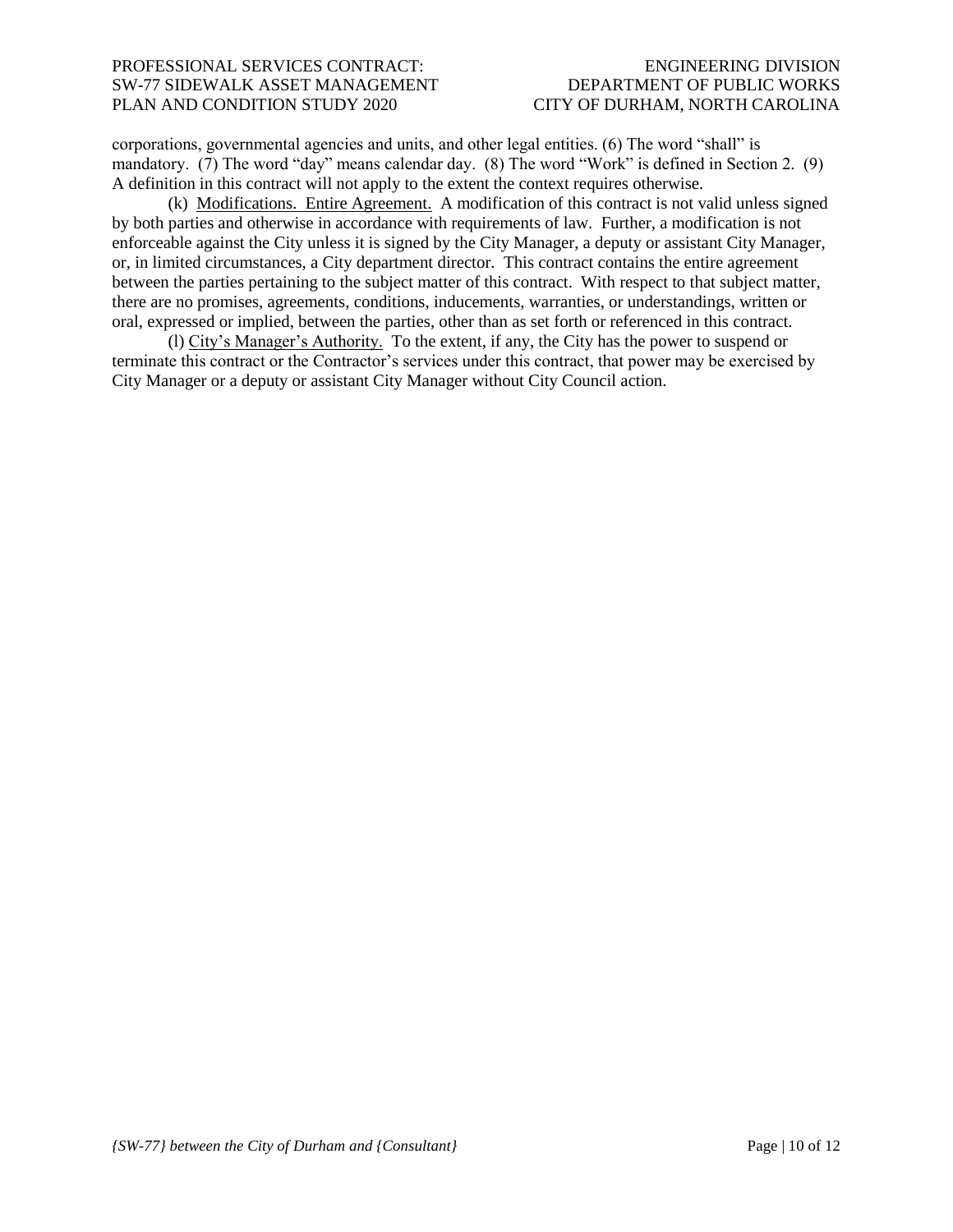# NON-COLLUSION STATEMENT BY CONTRACTOR

The City of Durham prohibits collusion, which is defined as a secret agreement for a deceitful or fraudulent purpose.

I, ……………………………………………………, affirm that I have not engaged in collusion with any City employee(s), other person, corporations, or firms relating to this bid, proposals, or quotations. I understand collusive bidding is a violation of state and federal law and can result in fines, prison sentences, and civil damage awards.

……………………………………………………

**CONTRACTOR**